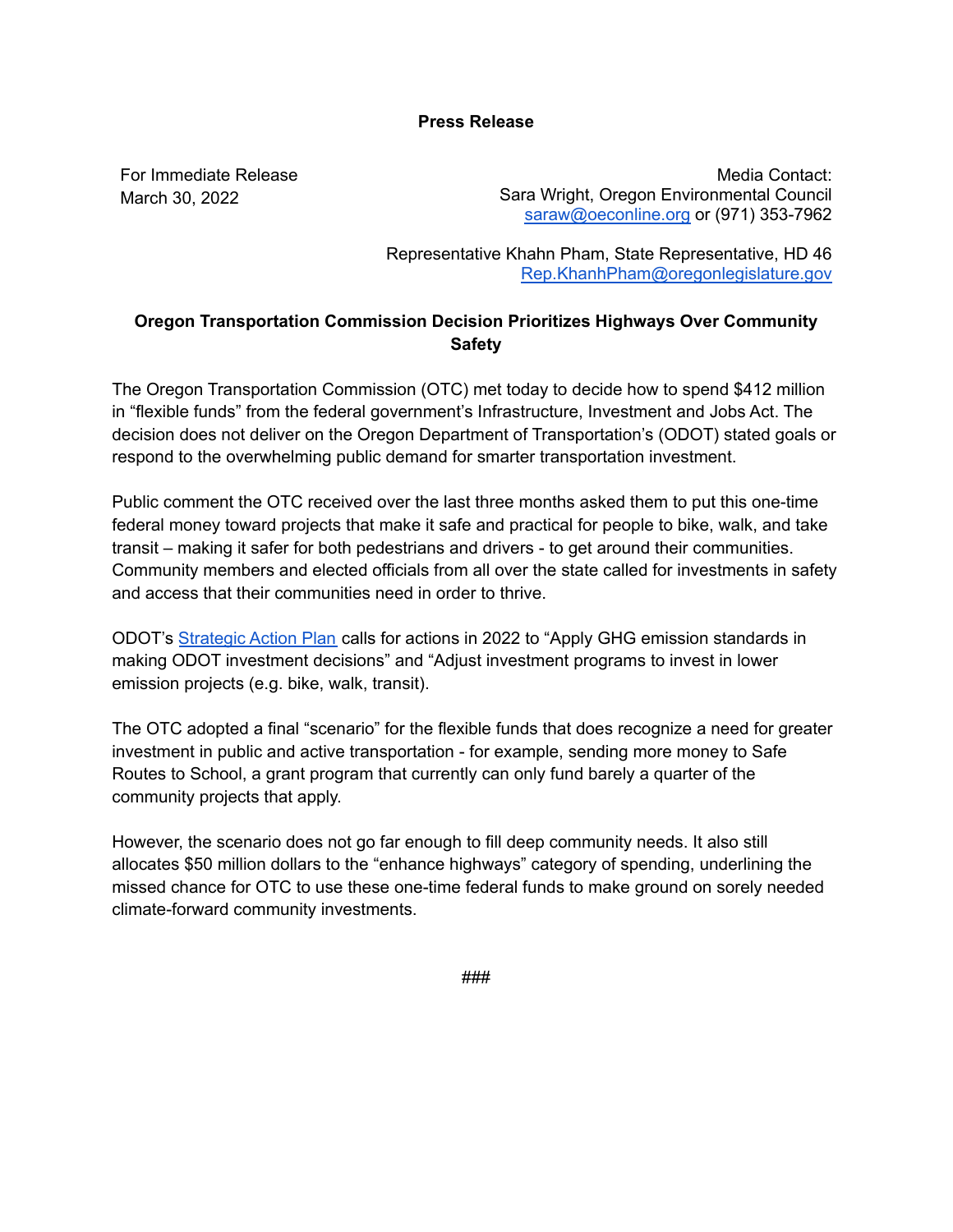"Today's OTC decision on how to spend the \$412 million in flexible funding from the federal IIJA package was a lost opportunity. In this moment when communities are suffering from high gas prices, climate change, and lack access to transportation, we need to be doubling down on safety, orphan highways, public transit, bike-ped, and local transportation projects, not more of the same business as usual." - Representative Khanh Pham

"Public engagement is at the heart of land use planning, and the Oregon Transportation Commission consistently heard from Oregonians the need to start investing in walkable, rideable, and accessible transportation options in every corner of Oregon, rather than invest in expensive highway projects. While the proposed OTC budget show progress in the right direction, it doesn't reflect the overwhelming testimony Oregonians provided, and it's clear the voices and priorities of Oregonians aren't being translated into policy" - Brett Morgan, 1000 Friends of Oregon

"As young people living in rural Oregon, we know that our communities are on the frontlines of the climate crisis. In order to create a livable future for our generation and those to come, every single one of our leaders must take bold climate action that reduces greenhouse gases. While the OTC has heard our pleas for a transportation system that prioritizes active transportation and public transit, today they refused to take the necessary steps to ensure that our futures are ones in which our generation can thrive. We cannot continue doing what we've always done, yet the OTC continues to fund the status quo and worsen the climate crisis." - Ukiah Halloran-Steiner (16), Sunrise Rural Oregon

"With today's vote, the OTC has failed us once again. By choosing to fund the status quo of providing millions of dollars to fossil fuel infrastructure, they have chosen not to invest in projects that prioritize communities that have historically been ignored in Oregon's transportation system. They have chosen not to invest in projects that reduce greenhouse gas emissions. We are running out of time. We need more frequent public transit, and safe infrastructure for active transportation, not freeway expansions. We need bold climate action and we need our leaders to protect our futures." - Robin Sack (16), Sunrise PDX

"In the name of 'balance,' Oregon continues to chase large road-widening projects without evidence that these actually reduce congestion for drivers while underinvesting in the safety of people not driving." - Rob Zako, executive director of Better Eugene-Springfield Transportation (BEST)

"To truly act equitably, the OTC needs to start directing a major percentage of all future transportation funds to under-resourced climate and equity programs that can help us meet our state's goals and improve the lives of Oregonians most impacted by transportation burdens like safety, air pollution, lack of safe and accessible transportation options and so much more." - Victoria Paykar, Climate Solutions